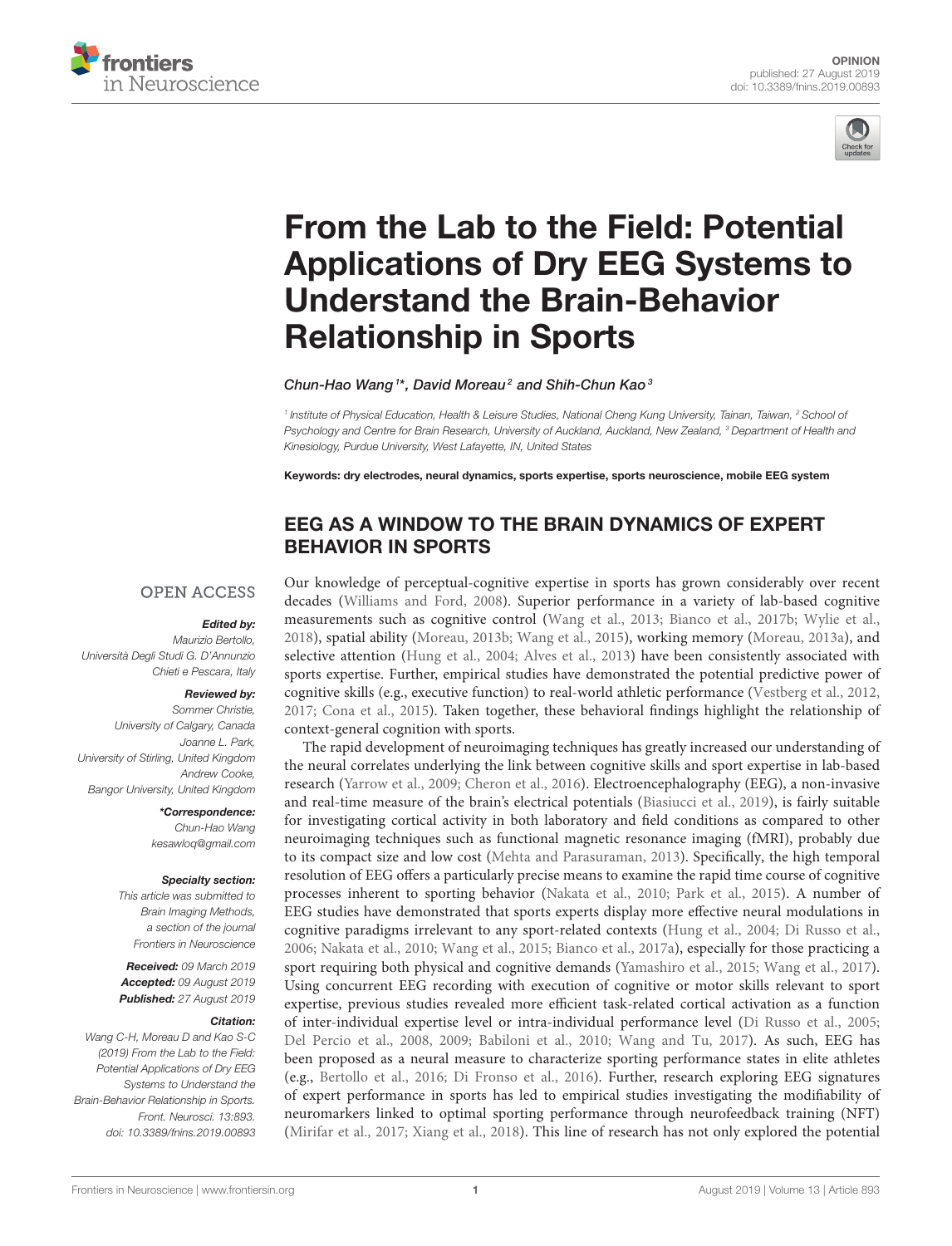mediating role of EEG correlates in the relationship between sports training and performance but also promoted the development of multimodal training combining sports and neurosciences.

Despite the growing number of EEG research on brain functioning of athletes, the limited portability and long preparation time of conventional EEG systems have been the frequently cited limitations that made EEG assessment unpractical beyond laboratory settings. Recent progress in EEG technologies has offered potential solutions by improving the flexibility in mobile EEG applications (i.e., portable, wireless, and disposable headset) [\(Makeig et al., 2009;](#page-4-16) Mehta and Parasuraman, [2013;](#page-4-8) [Oliveira et al., 2016;](#page-4-17) [Bateson et al., 2017;](#page-3-14) [Lau-Zhu et al., 2019\)](#page-4-18). While the ecologically friendly EEG systems with wet electrodes allow the collection of good quality signals during natural motion, they present a number of drawbacks that may impede the real-world application in a wide range of environments [\(Zander et al., 2011\)](#page-5-1). For example, gel application, skin preparation, and postrecord cleaning are time-consuming and uncomfortable for participants. Prolonged and repeated data collection may also induce allergic reactions or infections. Moreover, frequent gel replacement due to gel drying is necessary to ensure the quality of EEG signals, making long-term monitoring more challenging.

To overcome the limitation inherent to wet EEG assessments, dry EEG systems have been developed over the past few years [\(Chen et al., 2014;](#page-3-15) [Lopez-Gordo et al., 2014\)](#page-4-19). In this brief review, we present the potential utility of dry EEG systems to facilitate the progression from lab-based research to field applications from the perspective of sport and exercise sciences. For a thorough review of the fundamental differences between wet and dry EEG systems, readers are referred to prior literature [\(Chi et al., 2010;](#page-3-16) [Xu et al., 2017\)](#page-4-20).

# POSSIBLE UTILITY OF DRY EEG SYSTEMS IN MOVING SPORTS NEUROSCIENCE TOWARD REAL-WORLD MEASUREMENTS

EEG oscillations in theta, alpha and beta frequency ranges have been considered as important indices of cognitive and motor processing in athletes [\(Babiloni et al., 2008;](#page-3-17) Del Percio et al., [2009;](#page-3-10) [Nakata et al., 2010;](#page-4-9) [Kao et al., 2013\)](#page-4-21). With regard to existing evidence observed across studies with varying levels of ecological validity, it is possible to bridge the gap between lab-based findings and field-based practice. As an example, expert athletes practicing sports involving complex motor skills have been shown to exhibit greater modulation of theta oscillations [\(Wang et al., 2015,](#page-4-4) [2017\)](#page-4-12) that is functionally coupled with attentional control processes during lab-based cognitive tasks [\(Nigbur et al., 2012;](#page-4-22) [Cavanagh and Frank, 2014\)](#page-3-18). Interestingly, oscillatory theta activity has also been associated with expert-novice differences in motor skills (Baumeister et al., [2008\)](#page-3-19) and behavioral performance during motor tasks mimicking sports specific skills [\(Chuang et al., 2013;](#page-3-20) [Kao et al.,](#page-4-21) [2013\)](#page-4-21). Further, research suggested that frontal theta oscillations are modifiable through NFT [\(Enriquez-Geppert et al., 2014\)](#page-3-21), which was found to improve attentional [\(Wang and Hsieh,](#page-4-23) [2013\)](#page-4-23) and skill performance [\(Kao et al., 2014\)](#page-4-24). However, the investigations of such neuroelectric profiles in artificial environments would only further our understanding of the brain functioning associated with sports expertise in these specific circumstances, but not necessarily generalize to natural sports environments. Moreover, although quite a few studies have examined self-paced, closed-skilled sports in more ecologically valid conditions [\(Deeny et al., 2009;](#page-3-22) [Nakata et al., 2010;](#page-4-9) Babiloni et al., [2011;](#page-3-23) [Cheng et al., 2015\)](#page-3-24), these are limited to conditions requiring very little movement such as the pre-performance period [\(Hatfield et al., 2004\)](#page-3-25). The paucity of studies using conventional recording systems that investigate complex motor skills in novel environments may be due in part to the lack of flexibility and the vulnerability to various non-neural artifacts [\(Thompson et al., 2008;](#page-4-25) [Mullen et al., 2015;](#page-4-26) [Park et al., 2015\)](#page-4-10).

While the traditional Ag/AgCl electrodes with wet conductive gel have the capacity to maintain low skin-electrode impedance during movement, remaining issues of using wet electrodes such as time-consuming skin preparation and uncomfortable removal are also well-known [\(Liao et al., 2011;](#page-4-27) [Chen et al.,](#page-3-15) [2014\)](#page-3-15). Furthermore, issues with long-term monitoring such as signal degradation due to gel drying and skin irritation are often observed. Recently, dry electrodes have been developed in an attempt to overcome the drawbacks of wet systems (Chen et al., [2014;](#page-3-15) [Xu et al., 2017\)](#page-4-20). For example, thanks to the gel-free operation, dry electrodes enable a faster setup time (Lopez-Gordo et al., [2014;](#page-4-19) [Xu et al., 2017\)](#page-4-20). This may be particularly beneficial when investigating acute neurocognitive effects following sport or exercise training given that the exercise-induced transient changes in cognitive function are time-sensitive [\(Chang et al.,](#page-3-26) [2012;](#page-3-26) [Moreau and Chou, 2019\)](#page-4-28). Compared to the fitting and removal of wet electrodes, which require specific expertise [\(Chen et al., 2014\)](#page-3-15), the easy-to-handle dry electrodes can be quite helpful in fostering the practical applications of EEG in sports while minimizing variances related to measurement errors (e.g., cross-talk between electrodes due to excessive amounts of gel application). The aforementioned advantages of dry electrodes would improve the feasibility of continuously monitoring temporal dynamics of brain functioning during a training session, cognitive readiness in response to precompetition warm-up activities, or cognitive recovery following post-exercise cool-down activities.

Recent evidence, albeit limited, has shown reliable cognitive EEG signals such as the P300 component of event-related potentials (EPRs) using dry electrode sensors [\(Zander et al.,](#page-5-1) [2011;](#page-5-1) [Mathewson et al., 2017\)](#page-4-29). P300 is commonly thought to reflect attention allocated to a given task [\(Polich, 2007;](#page-4-30) [Wang et al., 2016;](#page-4-31) [Kao et al., 2019\)](#page-4-32) and has been associated with sports expertise [\(Nakata et al., 2010;](#page-4-9) [Zhang et al., 2015;](#page-5-2) [Wang and Tu, 2017\)](#page-4-13). Thus, the investigation of P300 using dry systems may provide information complementary to that of conventional EEG systems. In the study by [Zander et al.](#page-5-1) [\(2011\)](#page-5-1), the authors found that the peak amplitude of P300 elicited during an oddball paradigm did not differ significantly between wet and dry systems. Moreover, [Debener et al. \(2012\)](#page-3-27)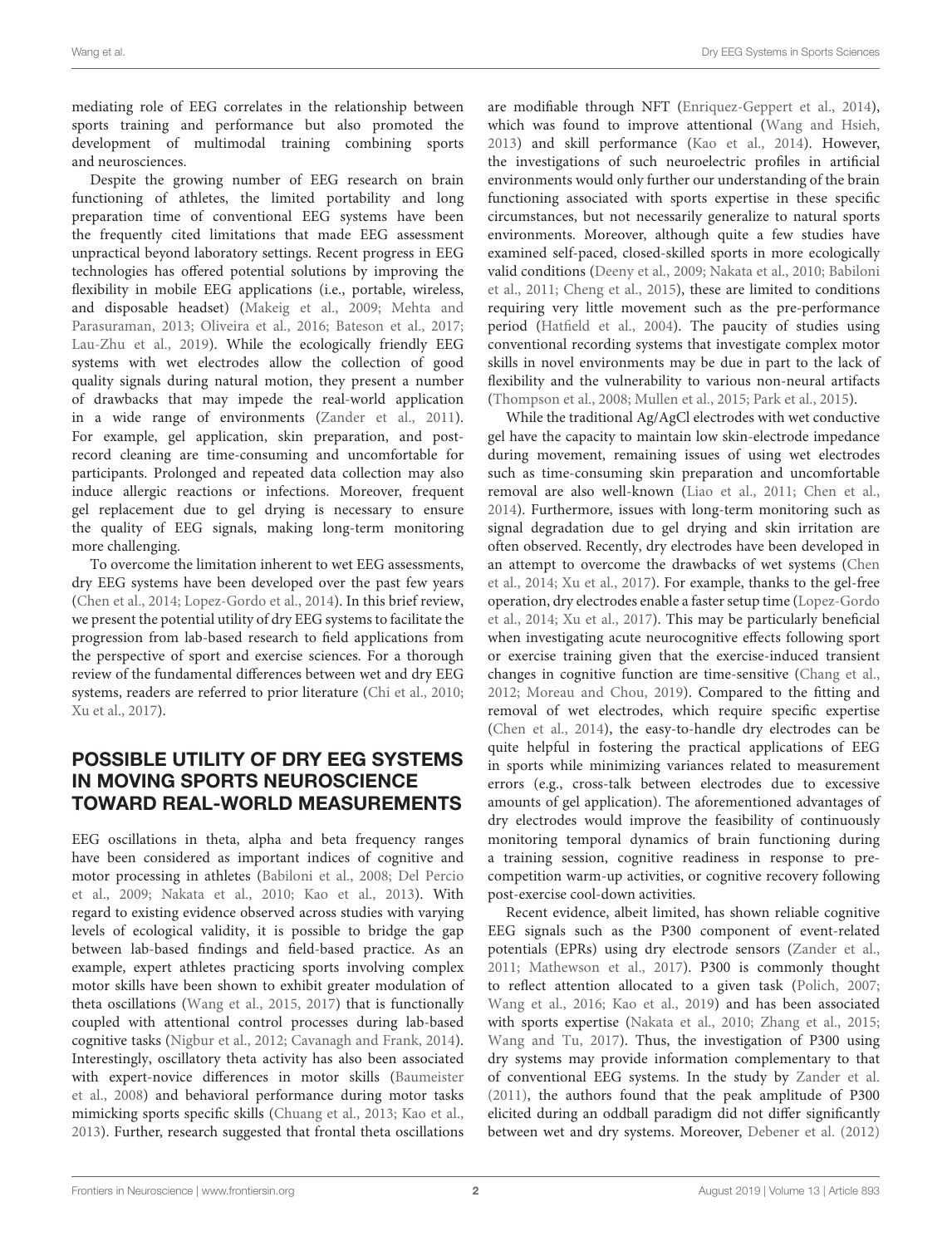observed reliable P300 during a auditory oddball paradigm while participants walked around campus, as well as in seated, indoor conditions. The results revealed that single-trial P300 could be successfully classified (classification accuracy: 69%, ranging from 54 to 88%), with further correlation analysis showing a strong association of P300 amplitude between indoor and outdoor conditions. A follow-up study by [De Vos et al. \(2014\)](#page-3-28) replicated the P300 results by revealing classification accuracy greater than chance-level in both outdoor seated and walking recording, demonstrating that dry electrodes can tolerate reasonable gross movements in realistic daily life scenarios. However, it is worth noting that [Oliveira et al. \(2016\)](#page-4-17) found predominantly inferior EEG quality including higher rejection rate, pre-stimulus noise, ERP amplitude variance, and lower signal-to-noise ratio (SNR) in comparison to wet systems in both seated and walking conditions. Despite the fact that this discrepancy might be due to the differences in methods used across different studies (e.g., channel selection for analysis), [Oliveira et al. \(2016\)](#page-4-17) suggested that dry systems may need substantial improvement to meet the data quality from wet systems. Nonetheless, the available evidence suggests that dry electrode systems may be a promising approach for the transition from the labs to ecological environments.

## FUTURE PROSPECTS AND CHALLENGES

Given the promising results of dry EEG systems discussed above, an important development will be the extension of existing EEG evidence in the context of sports expertise to real-world sports environments, such as using EEG to complement evaluations of optimal performance, expertise level, skill development, the effectiveness of training regimens, or even talent identification in sports. In terms of field-based applications, EEG activity has been found to change as a function of exercise intensity (Kamijo et al., [2004\)](#page-3-29) or exercise modality [\(Kao et al., 2017,](#page-4-33) [2018\)](#page-4-34), and may also reflect exercise-induced fatigue [\(Vargas and Marino,](#page-4-35) [2014\)](#page-4-35). Thus, it would be of interest to explore whether a sportspecific warm-up exercise could more effectively activate the brain networks underlying complex motor skill acquisition or motor execution relative to a general warm-up exercise, which would help to refine the parameters of a warm-up protocol for a specific sport. Moreover, multi-methods data collections such as the simultaneous recording and integration of EEG and other physiological data would provide complementary information about the effectiveness of a training program, such as monitoring whether the dosage (i.e., intensity, duration, frequency) of training is mentally and physically sufficient. More pointedly, given the utility of mobile cognition approach in understanding cognitive operations in contexts related to the natural interaction within the environment [\(Ladouce et al., 2017\)](#page-4-36), it would be feasible to take the advantage of user-friendly mobile applications of dry sensors to characterize the neural profiles of expert performance during execution of complex sports skills. Finally, more attention has recently been directed toward the meditating role of cognitive function in sports success (Cona et al., [2015;](#page-3-3) [Vestberg et al., 2017\)](#page-4-7), which thus warrants further steps toward the development of a comprehensive cognitive assessment combined with concurrent mobile dry EEG recording by observing cognitive and brain dynamics, as both may help uncover additional mechanisms behind fluctuation of sports performance efficiency.

Although promising, the utility of dry EEG electrodes in understanding natural behavior in sports is still in its infancy, with a number of potential limitations. First, although dry electrodes have been shown to provide reliable measures of EEG [\(Debener et al., 2012;](#page-3-27) [De Vos et al., 2014\)](#page-3-28), as evidenced by a valid level of classification accuracy [\(De Vos et al.,](#page-3-28) [2014\)](#page-3-28), a broad-band increase in EEG power compared to that recorded from wet electrodes was observed within the same experimental condition [\(Mathewson et al., 2017\)](#page-4-29). Future studies should consider the possible influence of calibration settings or electrode materials [\(Mathewson et al., 2017\)](#page-4-29), which may be responsible for these discrepancies. Second, previous studies have reported a significant drop in classification accuracy levels for the single-trial analysis during walking outdoor conditions, relative to a seated indoor [\(Debener et al., 2012\)](#page-3-27) or a seated outdoor recording condition [\(De Vos et al., 2014\)](#page-3-28). This issue is particularly important given that dry electrodes may be more susceptible to movement artifacts and produce higher levels of noise (e.g., lower S-R ratio) than gel based-systems [\(Oliveira et al., 2016;](#page-4-17) [Radüntz, 2018\)](#page-4-37), which may in turn result in a decrease in statistical power [\(Mathewson et al.,](#page-4-29) [2017\)](#page-4-29). Although a five-fold increase in trial numbers may help detect the effects of interest [\(Mathewson et al., 2017\)](#page-4-29), doing so could offset the ease of application of dry electrodes as previously recommended (e.g., shorter setup time). Furthermore, to ensure good skin contact during data collection using dry electrodes [\(Lau-Zhu et al., 2019\)](#page-4-18), the combination of rigid electrodes and increased pressure can result in discomfort [\(Oliveira et al., 2016\)](#page-4-17), which in turn can affect cognitive EEG activities [\(Lorenz and Bromm, 1997\)](#page-4-38). Soft electrodes such as silver-coated polymer bristles [\(Grozea et al., 2011\)](#page-3-30), dry foam electrodes [\(Lin et al., 2010\)](#page-4-39), and polymer-based electrodes [\(Chen et al., 2014\)](#page-3-15) seem to be promising alternatives for mobile EEG applications while maintaining low impedance [\(Xu et al., 2017\)](#page-4-20). Further, the non-contact systems which isolate the electrodes and the scalp by capacitive coupling [\(Chi et al., 2010\)](#page-3-16) may also be useful in mitigating this issue, despite some major drawbacks that should be considered with caution [\(Lopez-Gordo et al., 2014\)](#page-4-19). Taken together, we believe that the emerging techniques of dry EEG systems will offer additional value on top of evidence from traditional recording systems to further understand the brain-behavior relationship in sports.

# CONCLUDING REMARKS

Growing literature has demonstrated the utility of dry EEG electrodes in the research on neuroelectric underpinnings that underlie perceptual-cognitive processes in field-based research. As such, dry EEG systems may have the potential to help better understand and monitor brain dynamics during sports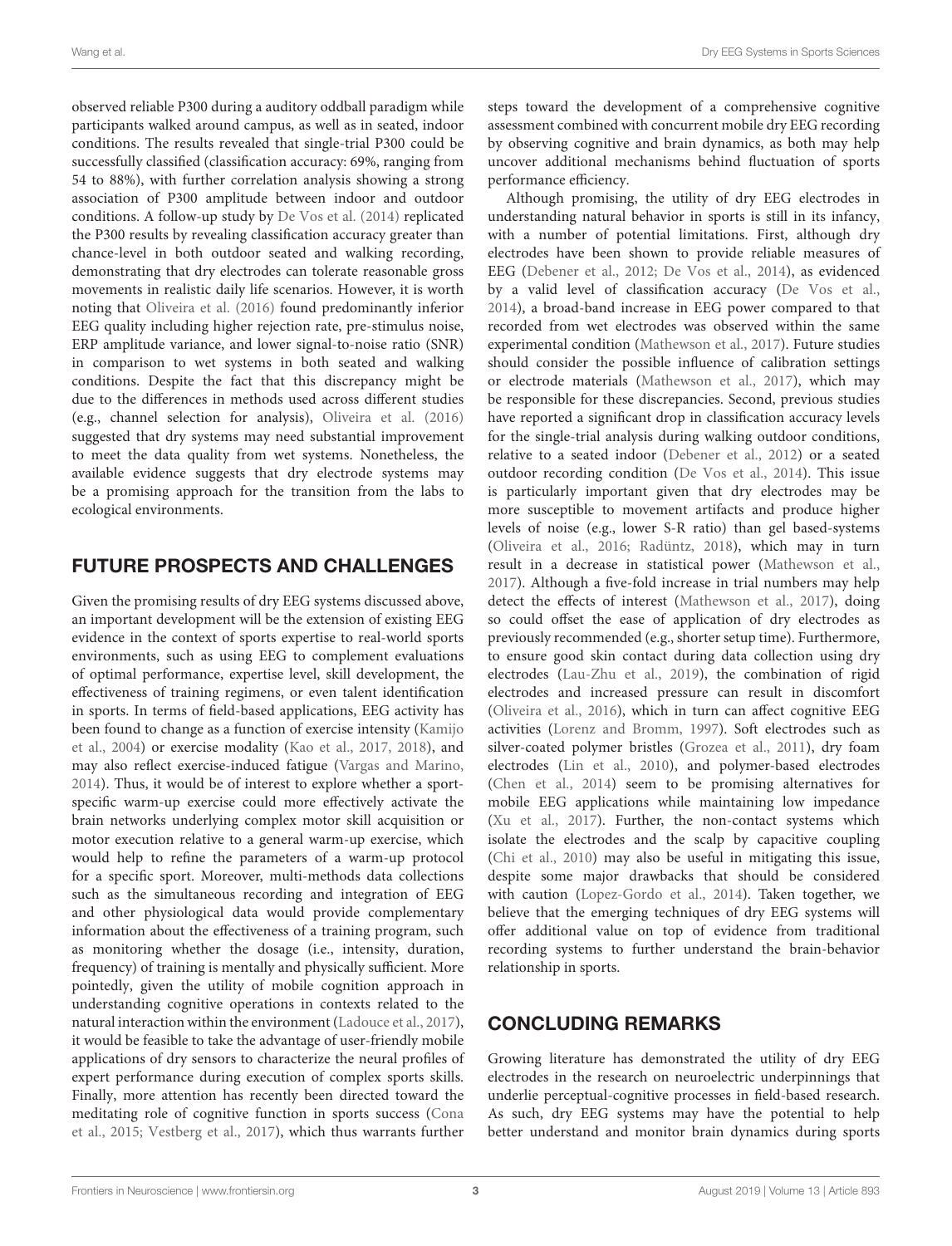performance, in response to training, and under sport-specific contexts. The majority of existing evidence derived from traditional laboratory research has provided a strong rationale for future studies using dry EEG systems to target certain EEG correlates such as frontal theta oscillations or P300-ERP that have been found to reflect optimal perceptual-cognitive states underlying sports expertise. Despite some limitations, we believe that the rapid development of dry EEG techniques can improve knowledge translation in sports neuroscience research and practice.

### **REFERENCES**

- <span id="page-3-2"></span>Alves, H., Voss, M. W., Boot, W. R., Deslandes, A., Cossich, V., Salles, J. I., et al. (2013). Perceptual-cognitive expertise in elite volleyball players. Front. Psychol. 4:36. doi: [10.3389/fpsyg.2013.00036](https://doi.org/10.3389/fpsyg.2013.00036)
- <span id="page-3-17"></span>Babiloni, C., Del Percio, C., Iacoboni, M., Infarinato, F., Lizio, R., Marzano, N., et al. (2008). Golf putt outcomes are predicted by sensorimotor cerebral EEG rhythms. J. Physiol. 586, 131–139. doi: [10.1113/jphysiol.2007.141630](https://doi.org/10.1113/jphysiol.2007.141630)
- <span id="page-3-23"></span>Babiloni, C., Infarinato, F., Marzano, N., Iacoboni, M., Dassù, F., Soricelli, A., et al. (2011). Intra-hemispheric functional coupling of alpha rhythms is related to golfer's performance: a coherence EEG study. Int. J. Psychophysiol. 82, 260–268. doi: [10.1016/j.ijpsycho.2011.09.008](https://doi.org/10.1016/j.ijpsycho.2011.09.008)
- <span id="page-3-11"></span>Babiloni, C., Marzano, N., Infarinato, F., Iacoboni, M., Rizza, G., Aschieri, P., et al. (2010). "Neural efficiency" of experts' brain during judgment of actions: a highresolution EEG study in elite and amateur karate athletes. Behav. Brain Res. 207, 466–475. doi: [10.1016/j.bbr.2009.10.034](https://doi.org/10.1016/j.bbr.2009.10.034)
- <span id="page-3-14"></span>Bateson, A. D., Baseler, H. A., Paulson, K. S., Ahmed, F., and Asghar, A. U. R. (2017). Categorisation of mobile EEG: a researcher's perspective. Biomed. Res. Int. 2017:5496196. doi: [10.1155/2017/5496196](https://doi.org/10.1155/2017/5496196)
- <span id="page-3-19"></span>Baumeister, J., Reinecke, K., Liesen, H., and Weiss, M. (2008). Cortical activity of skilled performance in a complex sports related motor task. Eur. J. Appl. Physiol. 104, 625–631. doi: [10.1007/s00421-008-0811-x](https://doi.org/10.1007/s00421-008-0811-x)
- <span id="page-3-12"></span>Bertollo, M., Di Fronso, S., Conforto, S., Schmid, M., Bortoli, L., Comani, S., et al. (2016). Proficient brain for optimal performance: the MAP model perspective. PeerJ 4:e2082. doi: [10.7717/peerj.2082](https://doi.org/10.7717/peerj.2082)
- <span id="page-3-7"></span>Bianco, V., Berchicci, M., Perri, R. L., Quinzi, F., and Di Russo, F. (2017a). Exercise-related cognitive effects on sensory-motor control in athletes and drummers compared to non-athletes and other musicians. Neuroscience 360, 39–47. doi: [10.1016/j.neuroscience.2017.07.059](https://doi.org/10.1016/j.neuroscience.2017.07.059)
- <span id="page-3-0"></span>Bianco, V., Di Russo, F., Perri, R. L., and Berchicci, M. (2017b). Different proactive and reactive action control in fencers' and boxers' brain. Neuroscience 343, 260–268. doi: [10.1016/j.neuroscience.2016.12.006](https://doi.org/10.1016/j.neuroscience.2016.12.006)
- <span id="page-3-5"></span>Biasiucci, A., Franceschiello, B., and Murray, M. M.<br>(2019). Electroencephalography. Curr. Biol. 29, R80-R85. (2019). Electroencephalography. Curr. Biol. 29, doi: [10.1016/j.cub.2018.11.052](https://doi.org/10.1016/j.cub.2018.11.052)
- <span id="page-3-18"></span>Cavanagh, J. F., and Frank, M. J. (2014). Frontal theta as a mechanism for cognitive control. Trends Cogn. Sci. 18, 414–421. doi: [10.1016/j.tics.2014.04.012](https://doi.org/10.1016/j.tics.2014.04.012)
- <span id="page-3-26"></span>Chang, Y. K., Labban, J. D., Gapin, J. I., and Etnier, J. L. (2012). The effects of acute exercise on cognitive performance: a meta-analysis. Brain Res. 1453, 87–101. doi: [10.1016/j.brainres.2012.02.068](https://doi.org/10.1016/j.brainres.2012.02.068)
- <span id="page-3-15"></span>Chen, Y. H., De Beeck, M., Vanderheyden, L., Carrette, E., Mihajlovic, V., ´ Vanstreels, K., et al. (2014). Soft, comfortable polymer dry electrodes for high quality ECG and EEG recording. Sensors 14, 23758–23780. doi: [10.3390/s141223758](https://doi.org/10.3390/s141223758)
- <span id="page-3-24"></span>Cheng, M. Y., Hung, C. L., Huang, C. J., Chang, Y. K., Lo, L. C., Shen, C., et al. (2015). Expert-novice differences in SMR activity during dart throwing. Biol. Psychol. 110, 212–218. doi: [10.1016/j.biopsycho.2015.08.003](https://doi.org/10.1016/j.biopsycho.2015.08.003)
- <span id="page-3-4"></span>Cheron, G., Petit, G., Cheron, J., Leroy, A., Cebolla, A., Cevallos, C., et al. (2016). Brain oscillations in sport: toward EEG biomarkers of performance. Front. Psychol. 7:246. doi: [10.3389/fpsyg.2016.00246](https://doi.org/10.3389/fpsyg.2016.00246)
- <span id="page-3-16"></span>Chi, Y. M., Jung, T. P., and Cauwenberghs, G. (2010). Dry-contact and noncontact biopotential electrodes: methodological review. IEEE Rev. Biomed. Eng. 3, 106–119. doi: [10.1109/RBME.2010.2084078](https://doi.org/10.1109/RBME.2010.2084078)

## AUTHOR CONTRIBUTIONS

All authors listed have made a substantial, direct and intellectual contribution to the work, and approved it for publication.

## FUNDING

This work was supported by a grant from the Ministry of Science and Technology, Taiwan (R.O.C.) (Grant number: MOST 107- 2410-H-006-097-MY3).

- <span id="page-3-20"></span>Chuang, L. Y., Huang, C. J., and Hung, T. M. (2013). The differences in frontal midline theta power between successful and unsuccessful basketball free throws of elite basketball players. Int. J. Psychophysiol. 90, 321–328. doi: [10.1016/j.ijpsycho.2013.10.002](https://doi.org/10.1016/j.ijpsycho.2013.10.002)
- <span id="page-3-3"></span>Cona, G., Cavazzana, A., Paoli, A., Marcolin, G., Grainer, A., and Bisiacchi, P. S. (2015). It's a matter of mind! Cognitive functioning predicts the athletic performance in ultra-marathon runners. PLoS ONE 10:e0132943. doi: [10.1371/journal.pone.0132943](https://doi.org/10.1371/journal.pone.0132943)
- <span id="page-3-28"></span>De Vos, M., Gandras, K., and Debener, S. (2014). Towards a truly mobile auditory brain–computer interface: exploring the P300 to take away. Int. J. Psychophysiol. [91, 46–53. doi: 10.1016/j.ijpsycho.2013.](https://doi.org/10.1016/j.ijpsycho.2013.08.010) 08.010
- <span id="page-3-27"></span>Debener, S., Minow, F., Emkes, R., Gandras, K., and De Vos, M. (2012). How about taking a low-cost, small, and wireless EEG for a walk? Psychophysiology 49, 1617–1621. doi: [10.1111/j.1469-8986.2012.01471.x](https://doi.org/10.1111/j.1469-8986.2012.01471.x)
- <span id="page-3-22"></span>Deeny, S. P., Haufler, A. J., Saffer, M., and Hatfield, B. D. (2009). Electroencephalographic coherence during visuomotor performance: a comparison of cortico-cortical communication in experts and novices. J. Mot. Behav. 41, 106–116. doi: [10.3200/JMBR.41.2.106-116](https://doi.org/10.3200/JMBR.41.2.106-116)
- <span id="page-3-10"></span>Del Percio, C., Babiloni, C., Bertollo, M., Marzano, N., Iacoboni, M., Infarinato, F., et al. (2009). Visuo-attentional and sensorimotor alpha rhythms are related to visuo-motor performance in athletes. Hum. Brain Map. 30, 3527–3540. doi: [10.1002/hbm.20776](https://doi.org/10.1002/hbm.20776)
- <span id="page-3-9"></span>Del Percio, C., Rossini, P. M., Marzano, N., Iacoboni, M., Infarinato, F., Aschieri, P., et al. (2008). Is there a "neural efficiency" in athletes? A high-resolution EEG study. Neuroimage [42, 1544–1553. doi: 10.1016/j.neuroimage.2008.](https://doi.org/10.1016/j.neuroimage.2008.05.061) 05.061
- <span id="page-3-13"></span>Di Fronso, S., Robazza, C., Edson Filho, L. B., Comani, S., and Bertollo, M. (2016). Neural markers of performance states in an Olympic Athlete: an EEG case study in air-pistol shooting. J. Sports Sci. Med. 15, 214–222.
- <span id="page-3-8"></span>Di Russo, F., Pitzalis, S., Aprile, T., and Spinelli, D. (2005). Effect of practice on brain activity: an investigation in top-level rifle shooters. Med. Sci. Sports Exerc. 37, 1586–1593. doi: [10.1249/01.mss.0000177458.71676.0d](https://doi.org/10.1249/01.mss.0000177458.71676.0d)
- <span id="page-3-6"></span>Di Russo, F., Taddei, F., Apnile, T., and Spinelli, D. (2006). Neural correlates of fast stimulus discrimination and response selection in top-level fencers. Neurosci. Lett. 408, 113–118. doi: [10.1016/j.neulet.2006.08.085](https://doi.org/10.1016/j.neulet.2006.08.085)
- <span id="page-3-21"></span>Enriquez-Geppert, S., Huster, R. J., Scharfenort, R., Mokom, Z. N., Zimmermann, J., and Herrmann, C. S. (2014). Modulation of frontal-midline theta by neurofeedback. Biol. Psychol. [95, 59–69. doi: 10.1016/j.biopsycho.2013.](https://doi.org/10.1016/j.biopsycho.2013.02.019) 02.019
- <span id="page-3-30"></span>Grozea, C., Voinescu, C. D., and Fazli, S. (2011). Bristle-sensors—low-cost flexible passive dry EEG electrodes for neurofeedback and BCI applications. J. Neural Eng. 8, 1–14. doi: [10.1088/1741-2560/8/2/025008](https://doi.org/10.1088/1741-2560/8/2/025008)
- <span id="page-3-25"></span>Hatfield, B. D., Haufler, A. J., Hung, T. M., and Spalding, T. W. (2004). Electroencephalographic studies of skilled psychomotor performance. J. Clin. Neurophysiol. 21, 144–156. doi: [10.1097/00004691-200405000-00003](https://doi.org/10.1097/00004691-200405000-00003)
- <span id="page-3-1"></span>Hung, T. M., Spalding, T. W., Santa Maria, D. L., and Hatfield, B. D. (2004). Assessment of reactive motor performance with event-related brain potentials: attention processes in elite table tennis players. J. Sport Exerc. Psychol. 26, 317–337. doi: [10.1123/jsep.26.2.317](https://doi.org/10.1123/jsep.26.2.317)
- <span id="page-3-29"></span>Kamijo, K., Nishihira, Y., Hatta, A., Kaneda, T., Kida, T., Higashiura, T., et al. (2004). Changes in arousal level by differential exercise intensity. Clin. Neurophysiol. 115, 2693–2698. doi: [10.1016/j.clinph.2004.06.016](https://doi.org/10.1016/j.clinph.2004.06.016)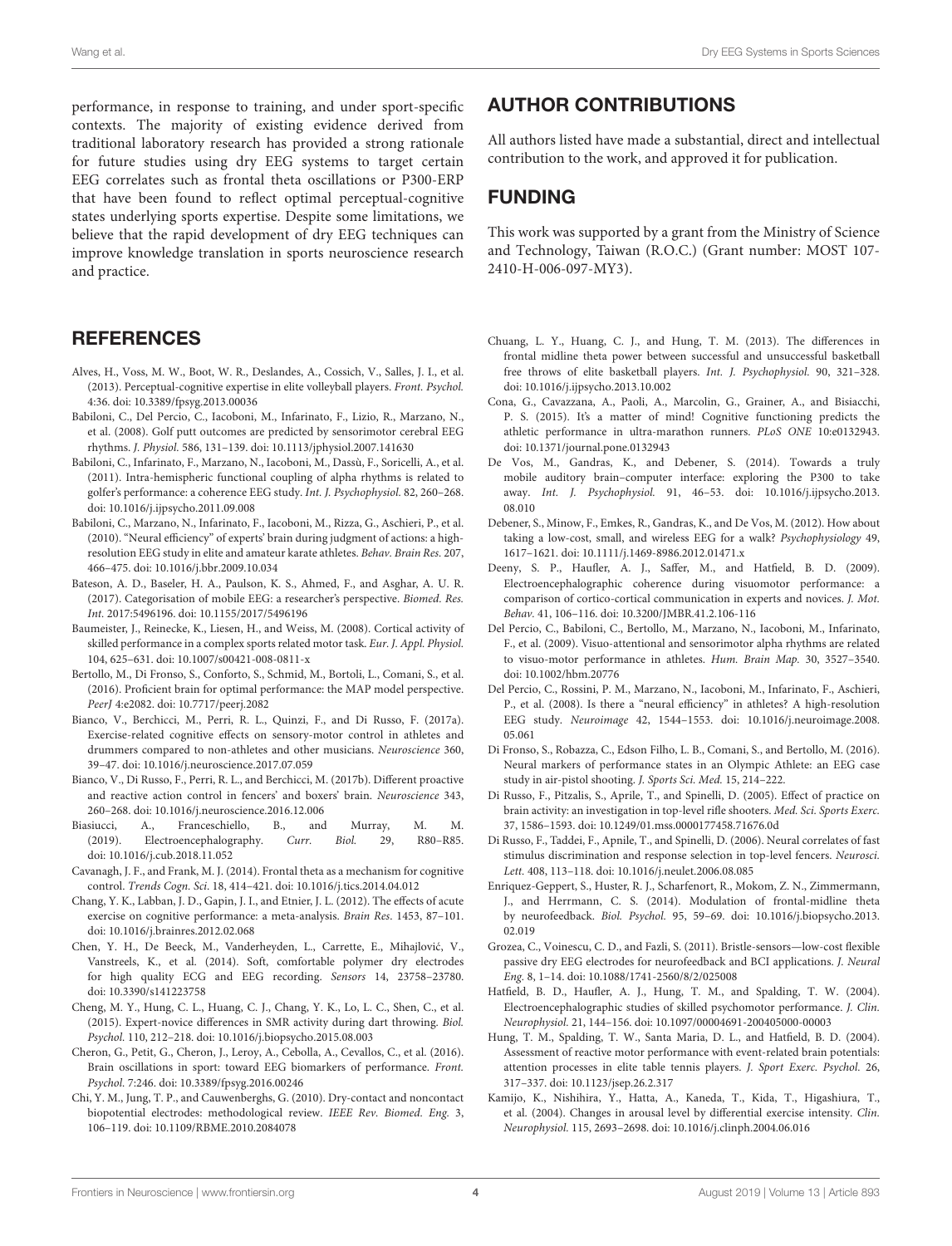- <span id="page-4-32"></span>Kao, S. C., Cadenas-Sanchez, C., Shigeta, T. T., Walk, A. M., Chang, Y. K., Pontifex, M. B., et al. (2019). A systematic review of physical activity and cardiorespiratory fitness on P3b. Psychophysiology. doi: [10.1111/psyp.13425](https://doi.org/10.1111/psyp.13425) [Epub ahead of print].
- <span id="page-4-34"></span>Kao, S. C., Drollette, E. S., Ritondale, J. P., Khan, N., and Hillman, C. H. (2018). The acute effects of high-intensity interval training and moderate-intensity continuous exercise on declarative memory and inhibitory control. Psychol. Sport Exerc. 38, 90–99. doi: [10.1016/j.psychsport.2018.05.011](https://doi.org/10.1016/j.psychsport.2018.05.011)
- <span id="page-4-21"></span>Kao, S. C., Huang, C. J., and Hung, T. M. (2013). Frontal midline theta is a specific indicator of optimal attentional engagement during skilled putting performance. J. Sport Exerc. Psychol. [35, 470–478. doi: 10.1123/jsep.3](https://doi.org/10.1123/jsep.35.5.470) 5.5.470
- <span id="page-4-24"></span>Kao, S. C., Huang, C. J., and Hung, T. M. (2014). Neurofeedback training reduces frontal midline theta and improves putting performance in expert golfers. J. Appl. Sport Psychol. [26, 271–286. doi: 10.1080/10413200.2013.8](https://doi.org/10.1080/10413200.2013.855682) 55682
- <span id="page-4-33"></span>Kao, S. C., Westfall, D. R., Soneson, J., Gurd, B., and Hillman, C. H. (2017). Comparison of the acute effects of high-intensity interval training and continuous aerobic walking on inhibitory control. Psychophysiology 54, 1335–1345. doi: [10.1111/psyp.12889](https://doi.org/10.1111/psyp.12889)
- <span id="page-4-36"></span>Ladouce, S., Donaldson, D. I., Dudchenko, P. A., and Ietswaart, M. (2017). Understanding minds in real-world environments: toward a mobile cognition approach. Front. Hum. Neurosci. [10:694. doi: 10.3389/fnhum.2016.](https://doi.org/10.3389/fnhum.2016.00694) 00694
- <span id="page-4-18"></span>Lau-Zhu, A., Lau, M. P. H., and Mcloughlin, G. (2019). Mobile EEG in research on neurodevelopmental disorders: opportunities and challenges. Dev. Cogn. Neurosci. [36:100635. doi: 10.1016/j.dcn.2019.1](https://doi.org/10.1016/j.dcn.2019.100635) 00635
- <span id="page-4-27"></span>Liao, L. D., Wang, I. J., Chen, S. F., Chang, J. Y., and Lin, C. T. (2011). Design, fabrication and experimental validation of a novel dry-contact sensor for measuring electroencephalography signals without skin preparation. Sensors [11, 5819–5834. doi: 10.3390/s1106](https://doi.org/10.3390/s110605819) 05819
- <span id="page-4-39"></span>Lin, C. T., Liao, L. D., Liu, Y. H., Wang, I. J., Lin, B. S., and Chang, J. Y. (2010). Novel dry polymer foam electrodes for long-term EEG measurement. IEEE Trans. Biomed. Eng. 58, 1200–1207. doi: [10.1109/TBME.2010.2102353](https://doi.org/10.1109/TBME.2010.2102353)
- <span id="page-4-19"></span>Lopez-Gordo, M., Sanchez-Morillo, D., and Valle, F. (2014). Dry EEG electrodes. Sensors [14, 12847–12870. doi: 10.3390/s1407](https://doi.org/10.3390/s140712847) 12847
- <span id="page-4-38"></span>Lorenz, J., and Bromm, B. (1997). Event-related potential correlates of interference between cognitive performance and tonic experimental pain. Psychophysiology 34, 436–445. doi: [10.1111/j.1469-8986.1997.tb02387.x](https://doi.org/10.1111/j.1469-8986.1997.tb02387.x)
- <span id="page-4-16"></span>Makeig, S., Gramann, K., Jung, T. P., Sejnowski, T. J., and Poizner, H. (2009). Linking brain, mind and behavior. Int. J. Psychophysiol. 73, 95–100. doi: [10.1016/j.ijpsycho.2008.11.008](https://doi.org/10.1016/j.ijpsycho.2008.11.008)
- <span id="page-4-29"></span>Mathewson, K. E., Harrison, T. J., and Kizuk, S. A. (2017). High and dry? Comparing active dry EEG electrodes to active and passive wet electrodes. Psychophysiology 54, 74–82. doi: [10.1111/psyp.12536](https://doi.org/10.1111/psyp.12536)
- <span id="page-4-8"></span>Mehta, R. K., and Parasuraman, R. (2013). Neuroergonomics: a review of applications to physical and cognitive work. Front. Hum. Neurosci. 7:889. doi: [10.3389/fnhum.2019.00182](https://doi.org/10.3389/fnhum.2019.00182)
- <span id="page-4-14"></span>Mirifar, A., Beckmann, J., and Ehrlenspiel, F. (2017). Neurofeedback as supplementary training for optimizing athletes' performance: a systematic review with implications for future research. Neurosci. Biobehav. Rev. 75, 419–432. doi: [10.1016/j.neubiorev.2017.02.005](https://doi.org/10.1016/j.neubiorev.2017.02.005)
- <span id="page-4-5"></span>Moreau, D. (2013a). Constraining movement alters the recruitment of motor processes in mental rotation. Exp. Brain Res. 224, 447–454. doi: [10.1007/s00221-012-3324-0](https://doi.org/10.1007/s00221-012-3324-0)
- <span id="page-4-3"></span>Moreau, D. (2013b). Motor expertise modulates movement processing in working memory. Acta Psychol. 142, 356–361. doi: [10.1016/j.actpsy.2013.01.011](https://doi.org/10.1016/j.actpsy.2013.01.011)
- <span id="page-4-28"></span>Moreau, D., and Chou, E. (2019). The acute effect of high intenstiy exercise on executive function: a meta-analysis. Perspect. Psychol. Sci. 1745691619850568. doi: [10.1177/1745691619850568](https://doi.org/10.1177/1745691619850568)
- <span id="page-4-26"></span>Mullen, T. R., Kothe, C. A., Chi, Y. M., Ojeda, A., Kerth, T., Makeig, S., et al. (2015). Real-time neuroimaging and cognitive monitoring using wearable dry EEG. IEEE Trans. Biomed. Eng. [62, 2553–2567. doi: 10.1109/TBME.2015.24](https://doi.org/10.1109/TBME.2015.2481482) 81482
- <span id="page-4-9"></span>Nakata, H., Yoshie, M., Miura, A., and Kudo, K. (2010). Characteristics of the athletes' brain: evidence from neurophysiology and neuroimaging. Brain Res. Rev. 62, 197–211. doi: [10.1016/j.brainresrev.2009.11.006](https://doi.org/10.1016/j.brainresrev.2009.11.006)
- <span id="page-4-22"></span>Nigbur, R., Cohen, M. X., Ridderinkhof, K. R., and Stürmer, B. (2012). Theta dynamics reveal domain-specific control over stimulus and response conflict. J. Cogn. Neurosci. 24, 1264–1274. doi: [10.1162/jocn\\_a\\_00128](https://doi.org/10.1162/jocn_a_00128)
- <span id="page-4-17"></span>Oliveira, A. S., Schlink, B. R., Hairston, W. D., König, P., and Ferris, D. P. (2016). Proposing metrics for benchmarking novel EEG technologies towards real-world measurements. Front. Hum. Neurosci. 10:188. doi: [10.3389/fnhum.2016.00188](https://doi.org/10.3389/fnhum.2016.00188)
- <span id="page-4-10"></span>Park, J. L., Fairweather, M. M., and Donaldson, D. I. (2015). Making the case for mobile cognition: EEG and sports performance. Neurosci. Biobehav. Rev. 52, 117–130. doi: [10.1016/j.neubiorev.2015.02.014](https://doi.org/10.1016/j.neubiorev.2015.02.014)
- <span id="page-4-30"></span>Polich, J. (2007). Updating P300: an integrative theory of P3a and P3b. Clin. Neurophysiol. 118, 2128–2148. doi: [10.1016/j.clinph.2007.04.019](https://doi.org/10.1016/j.clinph.2007.04.019)
- <span id="page-4-37"></span>Radüntz, T. (2018). Signal quality evaluation of emerging EEG devices. Front. Physiol. 9:98. doi: [10.3389/fphys.2018.00098](https://doi.org/10.3389/fphys.2018.00098)
- <span id="page-4-25"></span>Thompson, T., Steffert, T., Ros, T., Leach, J., and Gruzelier, J. (2008). EEG applications for sport and performance. Methods 45, 279–288. doi: [10.1016/j.ymeth.2008.07.006](https://doi.org/10.1016/j.ymeth.2008.07.006)
- <span id="page-4-35"></span>Vargas, N. T., and Marino, F. (2014). A neuroinflammatory model for acute fatigue during exercise. Sports Med. 44, 1479–1487. doi: [10.1007/s40279-014-0232-4](https://doi.org/10.1007/s40279-014-0232-4)
- <span id="page-4-6"></span>Vestberg, T., Gustafson, R., Maurex, L., Ingvar, M., and Petrovic, P. (2012). Executive functions predict the success of top-soccer players. PLoS ONE 7:e34731. doi: [10.1371/journal.pone.0034731](https://doi.org/10.1371/journal.pone.0034731)
- <span id="page-4-7"></span>Vestberg, T., Reinebo, G., Maurex, L., Ingvar, M., and Petrovic, P. (2017). Core executive functions are associated with success in young elite soccer players. PLoS ONE 12:e0170845. doi: [10.1371/journal.pone.0170845](https://doi.org/10.1371/journal.pone.0170845)
- <span id="page-4-1"></span>Wang, C. H., Chang, C. C., Liang, Y. M., Chiu, W. S., Tseng, P., Hung, D. L., et al. (2013). Open vs. closed sports and the modulation of inhibitory control. PLoS ONE 8:e55773. doi: [10.1371/journal.pone.0055773](https://doi.org/10.1371/journal.pone.0055773)
- <span id="page-4-31"></span>Wang, C. H., Shih, C. M., and Tsai, C. L. (2016). The relation between aerobic fitness and cognitive performance: is it mediated by brain potentials? J. Psychophysiol. [30, 102–113. doi: 10.1027/0269-8803/a0](https://doi.org/10.1027/0269-8803/a000159) 00159
- <span id="page-4-4"></span>Wang, C. H., Tsai, C. L., Tu, K. C., Muggleton, N. G., Juan, C. H., and Liang, W. K. (2015). Modulation of brain oscillations during fundamental visuospatial processing: a comparison between female collegiate badminton players and sedentary controls. Psychol. Sport Exerc. 16, 121–129. doi: [10.1016/j.psychsport.2014.10.003](https://doi.org/10.1016/j.psychsport.2014.10.003)
- <span id="page-4-13"></span>Wang, C. H., and Tu, K. C. (2017). Neural correlates of expert behavior during a domain-specific attentional cueing task in badminton players. J. Sport Exerc. Psychol. 39, 209–221. doi: [10.1123/jsep.2016-0335](https://doi.org/10.1123/jsep.2016-0335)
- <span id="page-4-12"></span>Wang, C. H., Yang, C. T., Moreau, D., and Muggleton, N. G. (2017). Motor expertise modulates neural oscillations and temporal dynamics of cognitive control. Neuroimage 158, 260–270. doi: [10.1016/j.neuroimage.2017.07.009](https://doi.org/10.1016/j.neuroimage.2017.07.009)
- <span id="page-4-23"></span>Wang, J. R., and Hsieh, S. (2013). Neurofeedback training improves attention and working memory performance. Clin. Neurophysiol. 124, 2406–2420. doi: [10.1016/j.clinph.2013.05.020](https://doi.org/10.1016/j.clinph.2013.05.020)
- <span id="page-4-0"></span>Williams, A. M., and Ford, P. R. (2008). Expertise and expert performance in sport. Int. Rev. Sport Exerc. Psychol. [1, 4–18. doi: 10.1080/175098407018](https://doi.org/10.1080/17509840701836867) 36867
- <span id="page-4-2"></span>Wylie, S. A., Bashore, T. R., Van Wouwe, N. C., Mason, E. J., John, K. D., Neimat, J. S., et al. (2018). Exposing an"Intangible" cognitive skill among collegiate football players: enhanced interference control. Front. Psychol. 9:49. doi: [10.3389/fpsyg.2018.00049](https://doi.org/10.3389/fpsyg.2018.00049)
- <span id="page-4-15"></span>Xiang, M. Q., Hou, X. H., Liao, B. G., Liao, J. W., and Hu, M. (2018). The effect of neurofeedback training for sport performance in athletes: a metaanalysis. Psychol. Sport Exerc. [36, 114–122. doi: 10.1016/j.psychsport.2018.](https://doi.org/10.1016/j.psychsport.2018.02.004) 02.004
- <span id="page-4-20"></span>Xu, J., Mitra, S., Van Hoof, C., Yazicioglu, R. F., and Makinwa, K. A. A. (2017). Active electrodes for wearable EEG acquisition: review and electronics design methodology. IEEE Rev. Biomed. Eng. 10, 187–198. doi: [10.1109/RBME.2017.2656388](https://doi.org/10.1109/RBME.2017.2656388)
- <span id="page-4-11"></span>Yamashiro, K., Sato, D., Onishi, H., Sugawara, K., Nakazawa, S., Shimojo, H., et al. (2015). Skill-specific changes in somatosensory nogo potentials in baseball players. PLoS ONE 10:e0142581. doi: [10.1371/journal.pone.0142581](https://doi.org/10.1371/journal.pone.0142581)